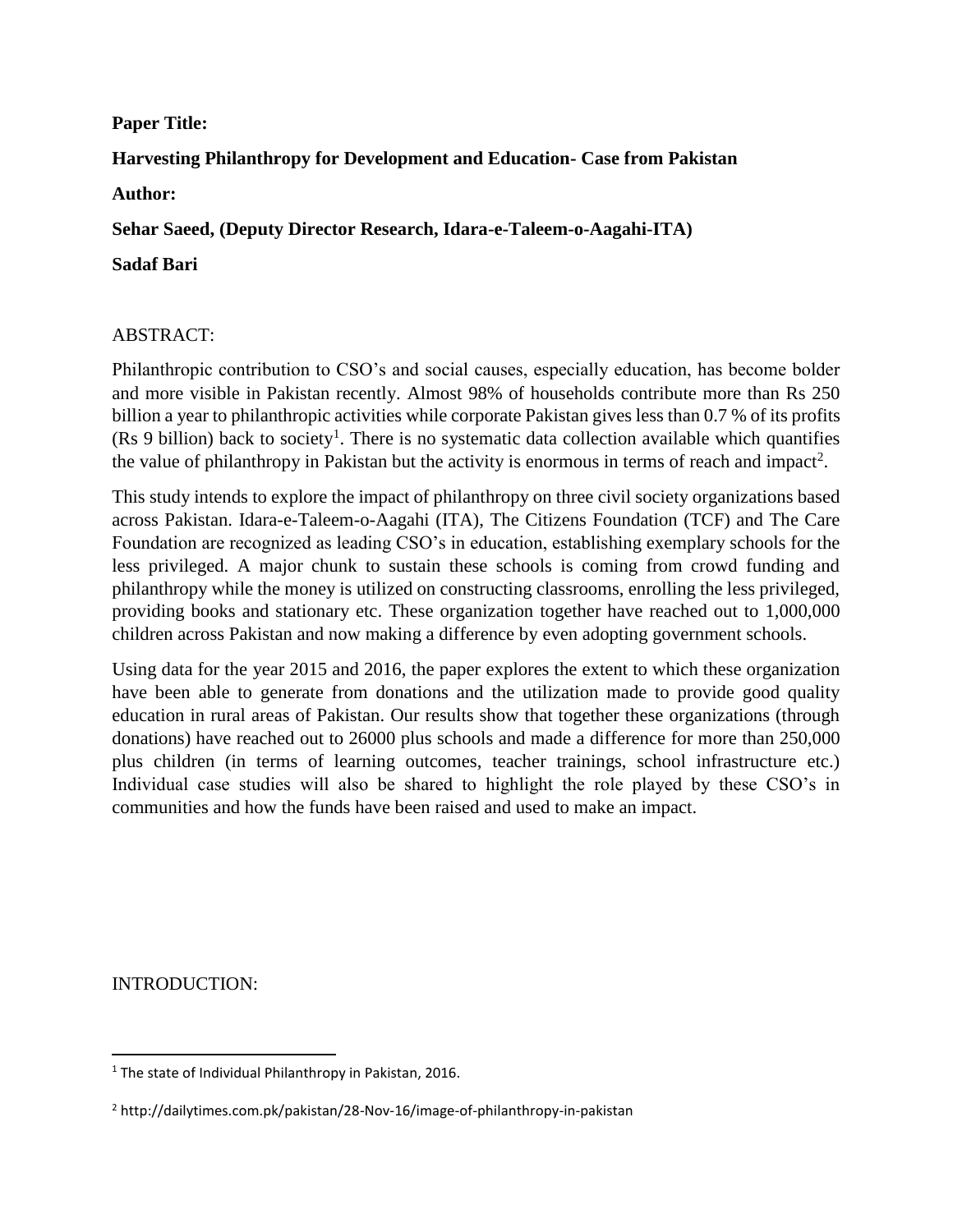Philanthropy is booming around the globe with every passing year but in Pakistan, the achievements of this sector and its performance are even more phenomenal. In a country with double digit inflation, soaring debts, natural disasters such as massive earthquake in 2005, around two million internally displaced people (IDPs) during Swat Operation, historic flood in 2010 and terrorism, it is conceivable to observe hunger, unrest and chaos across entire society. But in reality the situation is not that bleak, all because of the remarkable contribution of philanthropic sector of Pakistan towards helping people in need. Several things stand out about philanthropy in Pakistan in comparison to other nations. First, Pakistan has a long tradition of religious giving through Zakat and other forms of giving. Second, nearly 98 percent of Pakistanis either give through cash, inkind, or time volunteered. Pakistan's position on the World Giving Index, which includes questions on volunteerism, donations as well as helping a stranger has not been consistent over the past few years; it ranked 34th in 2011, 85th in 2012, 53rd in 2013, 61st in 2014 and 94th in 2015. These figures represents a source of deep social investment that can contribute to alleviate poverty, both immediately and in the long-run, at a scale that may largely change people's circumstances than that observed for public social programs.

## **The meaning of Philanthropy**

It is important to understand what the term "Philanthropy" means in the socio-Cultural context of Pakistan, in the light of historical experience. The term is derived from Ancient, Greek meaning to live people. According to internationally accepted definition, Philanthropy, is the act of donating money, goods, services, time and/or effort to support socially beneficial cause, with a defined objective and with no financial or martial reward to the donor (Wikipedia). This broad definition of Philanthropy allows for the integration or various socio-cultural and religious practices of giving that have been prevalent in the country.

An understanding of how such giving is articulated, in Pakistan's socio-cultural context, will help to develop broader social policies for the welfare of needy population building meaningful social safety nets and systematically supporting the process of sustainable livelihoods for poverty alleviation. From this perspective, it is useful to make a distinction between charity and "Philanthropy". The former is aimed at providing immediate relief in the shape of welfare donations providing the needy people with food, clothes or shelter while the latter follows a longer term developmental approach, by building human and social capital through investments in education, health and income generation. Philanthropy, therefore, requires a systemic approach and intensive involvement with the target populations over a longer period. Such an endeavor requires the frame work of an organizational set-up working ideally in partnership with the government and private sector under the umbrella of supportive social policies that unfortunately are not in place.

### **Institutional Philanthropy in Pakistan**

The institutional arrangements that exist today for Philanthropy in Pakistan is also an imperative angle to understand. There are two main types of institutional agreements in place, including an institutional setup for corporative Philanthropy and the intermediate institutions that collecting donations for their Philanthropic activities but are independent of any formal corporate linkages. There are also intermediate institutions that are engaged in developmental activities through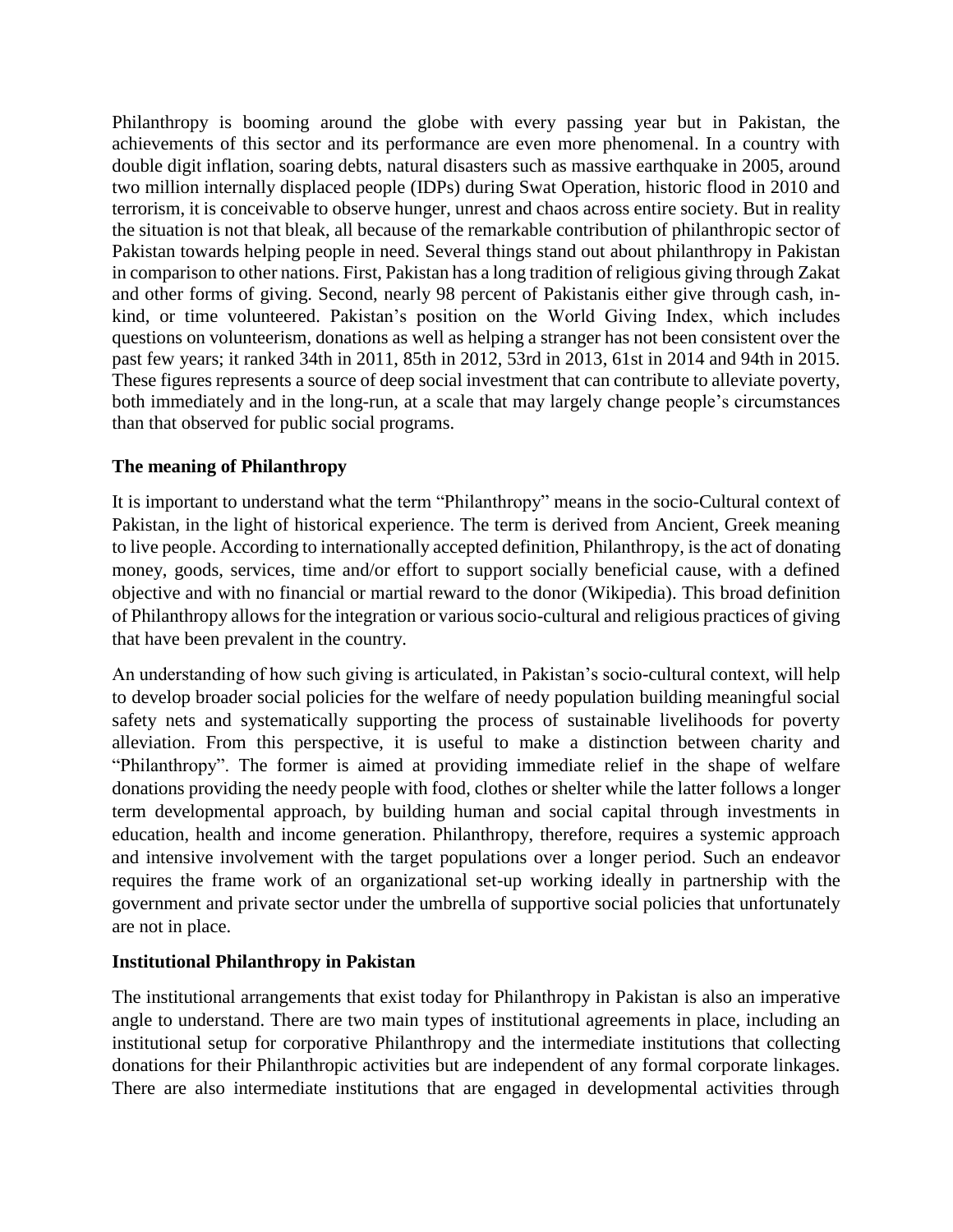grassroots groups targeting poor and disadvantaged communities, and often collecting individual contributions from the communities served besides putting in their own funds that are generated through Government and international donor grants. The rural support programmes in Pakistan fall in this category. These institutions however are not a part of the citizen-led initiative/ngo's that are the focus of the current study also there are intermediate institutions that receive voluntary contributions from citizen and are run by a religious or a political party or group these institutions are also not included in the scope under decision.

Family foundations include both the organizations established as a result of citizen-led initiatives and corporate Philanthropy. Their size in term of scope of work, the geographical area of coverage and the funding available for activities vary considerably. Usually they are legally registered, through some may work without seeking a registrations. However not all NGOs are family foundations and are formed with a variety of objectives. Undoubtedly. There is a need for a more systemic differentiation of organizations that are currently are lumped together as NGOs.

Before the inspection of Pakistan the colonial administration encouraged a formal registration Act in 1860. Some of the main social institutions established at the time in Punjab are still active today. Sir Ganga Ram, a leading philanthropist of the time, established Sir Ganga Ram Free Hospital, Hailey College of Commerce and lady Maclagan Girls High School, in addition to many other welfare institutions. Dayal Singh College was established by Dayal Singh Majithia Tust. Anjumane-Himayat-e-Islam, established by a small group of Punjabi Muslims, created a chain of Islamia colleges in Lahore, in addition to orphanages and other welfare institutions.

After independence, some of the main citizen-Led initiatives include All Pakistan Women's Association (APWA) was established by Begum Ra'ana Liaqat Ali Khan, wife of Pakistan's first Prime Minister, to initially mobilize women volunteers to help the large number of refugees that had migrated to Pakistan, and later to provide health, education and vocational training facilities to women and girls in all the four provinces. APWA now operates a large number of schools, colleges, industrial homes, cottage industry shops, hospitals, dispensaries and adult literacy centers throughout the country. The Behbud Association of Pakistan was founded by Begum Akhtar Riazuddin for emergency volunteer work by women during the country's war with India in 1965, but it has since evolved into a leading organization to provide services to poor women and children in the areas of reproductive health, adult education, skills upgrading and training, income generating activities including credit for small business, stipends and scholarships, counselling and legal services and community development. The Layton Rahmatullah Benevolent Trust was established by two business partners Graham Layton and Zaka Rahmatullah for the treatment of eye diseases focusing poor groups. Their programme is currentyly operational at many places in the country, including Lahore. The Edhi Eelfare Trust, founded by Abdul Sattar Edhi and his wife Bilquis Ddhi, is perhaps the largest philanthropic organization working throughout Pakistan in the areas of emergency services, health, poverty relief, shelter homes, prisoners' aid and animal protection. They operate the largest ambulance fleet in the country to meet a growing number of emergencies. The do not accept any international donor or government contributions and mainly rely on individual donations by Pakistani Nationals within the country and abroad. The Shaukat Khanum memorial Trust was established by the famous Pakistani cricketer, Imran Khan, mainly to run a cancer treatment hospital, in memory of his mother who died of the disease. About 80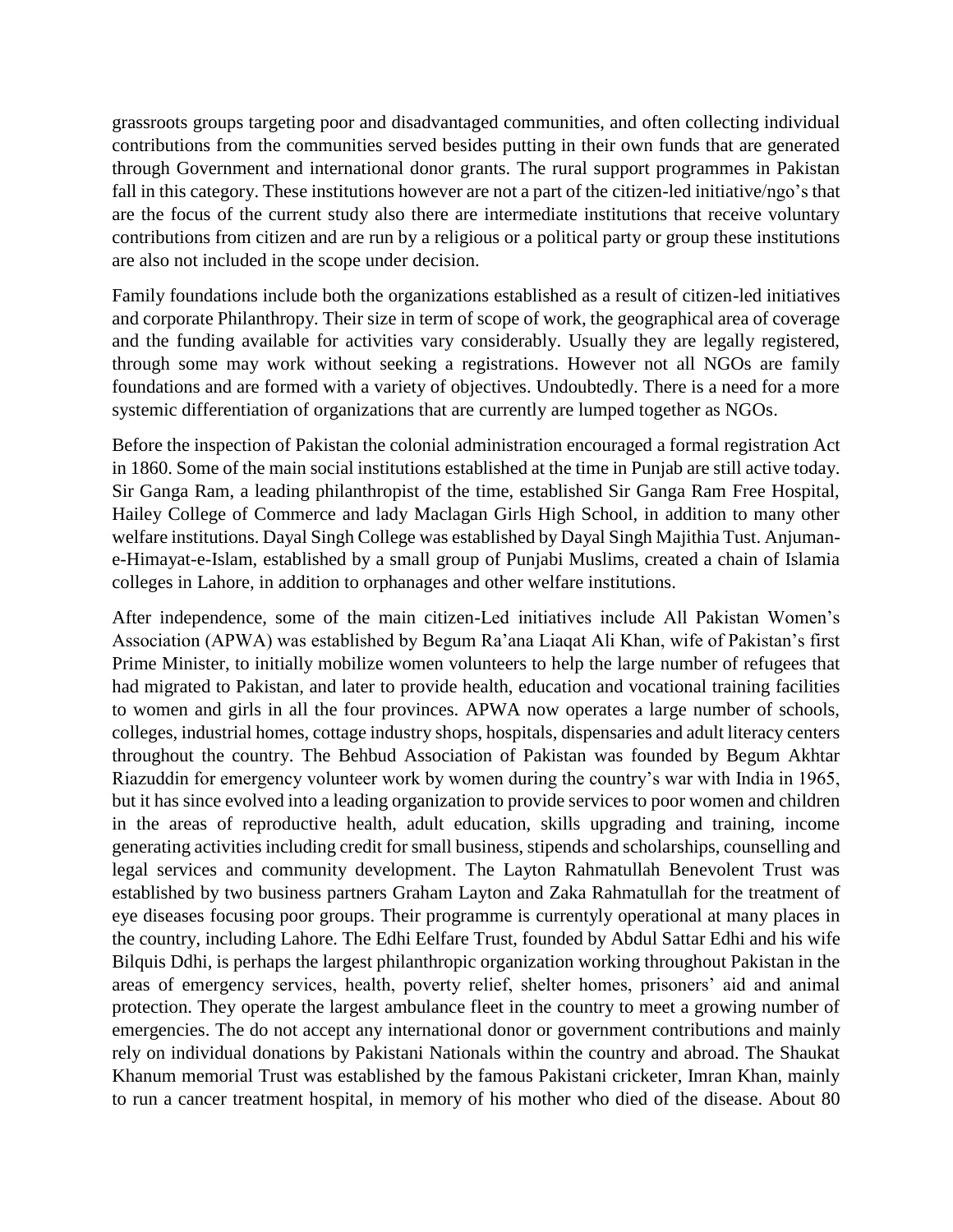percent of the patients, mainly belonging to poor families, are treated free of cost. The Punjab Government had donated land for the hospital and its affiliated research Centre.

The organizations mentioned above not only receive donations from individuals but also grants from government, businesses and international donors, with only a few exceptions as already noted. Now many civil society organizations such as Idara-e-Taleem-o-Aagahi (ITA), The Citizens Foundation (TCF), The Care Foundation have been collecting donations and utilizing them for provision of good quality education. These organizations along with a number of others are running schools for the poor and deserving and receive huge sum of donations every year to run their schools. A major chunk to sustain these schools is coming from crowd funding and philanthropy while the money is utilized on constructing classrooms, enrolling the less privileged, providing books and stationary etc. These organization together have reached out to 1,000,000 children across Pakistan and now making a difference by even adopting government schools.

Therefore, this study intends to explore the impact of philanthropy on three civil society organizations based across Pakistan: Idara-e-Taleem-o-Aagahi (ITA), The Citizens Foundation (TCF) and The Care Foundation, to highlight the role played by these CSO's in communities and how the funds have been raised and used to make an impact.

## LITERATURE REVIEW

There is a dearth of systematic studies on civil society organizations/family foundations in the world in general and in South Asian Region in particular. The phenomenon remains largely unexplored despite the fact that they have played major role in promoting the role of philanthropy towards education.

Education enacts a quintessential role in every progressive society. It is by means of education that we deliver on our principles and customs, and also the technical capabilities required for constructing the forthcoming. Thusly, it is unquestionably of the most elevated pertinence for philanthropic initiatives around the globe, and the primary issue that should be tended to at whatever point we set out to help the young generation. Equal access to education is a basic essential for more noteworthy contribution and impartiality in society. Education is a fundamental civil right that ought to be experienced by every individual of the society. (E. Thümler, N. Bögelein, A. Beller, H. Anheier, 2014)

A standout amongst the most noteworthy universal patterns in education is the inexorably significant role of private actors in the betterment of funded schools (Meyer and Rowan 2006). Worldwide advisory organisations, non-profit associations, corporate social obligation divisions of commercial ventures, singular experts and a developing number of philanthropic establishments have joined the arena which used to be entirely government zone (Bethge 2006; Rowan 2006). The government funded educational system is in this way turning into a domain where contemporary and expert actors meet so as to enhance its quality in potentially creative, often cooperative, and in some cases incessant approaches. Concurrently in Germany and the United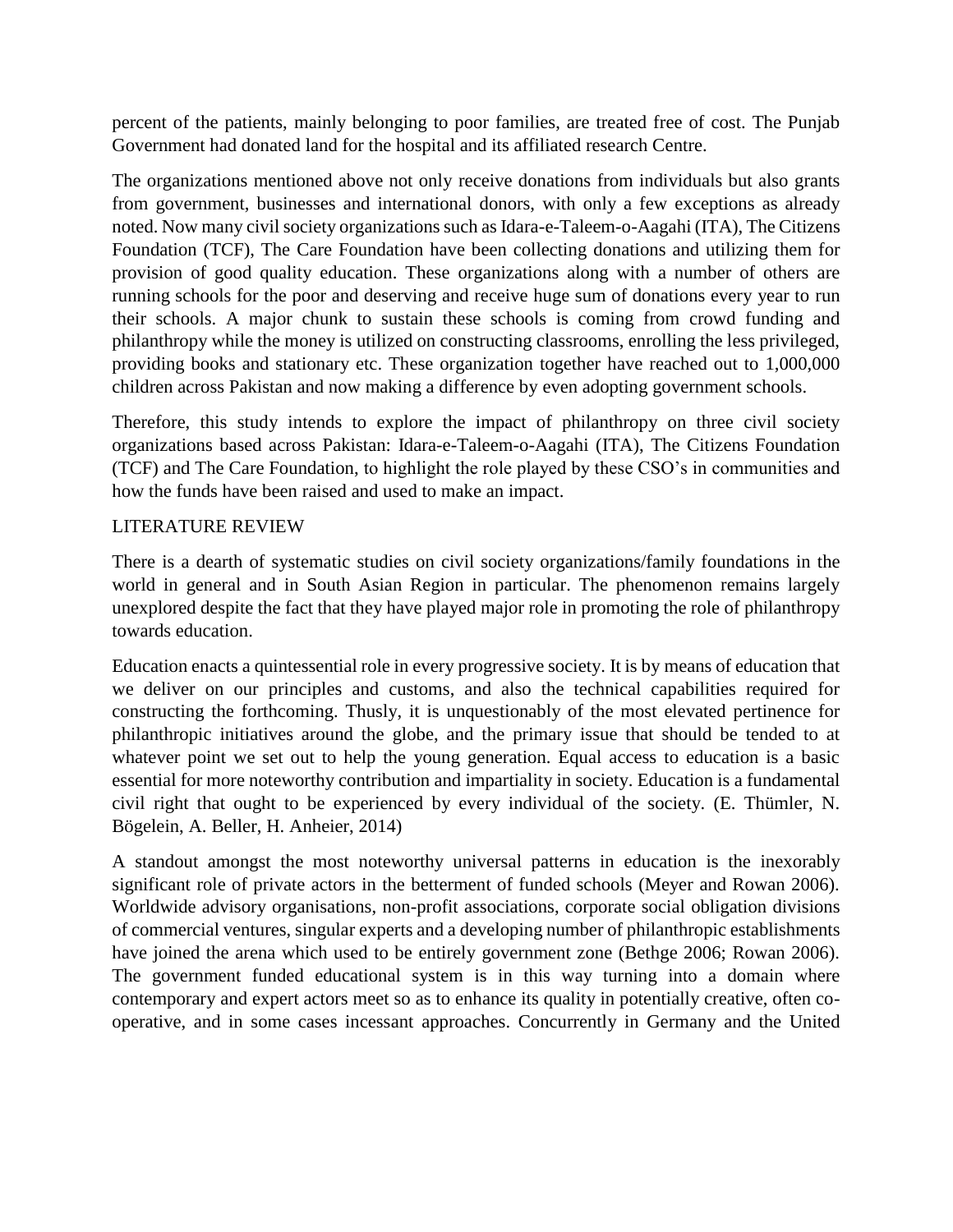States, philanthropy establishments and their grantees perform an undeniably conspicuous, intense and evident function in this distinctive perspective (Czerwanski 2000; Carr 2012; Reckhow 2013).<sup>3</sup>

In a comparable and on a very basic level basic manner, Saltman (2010) and Kovacs (2011) analyse the "corporatization" of government funded schools in the USA by wander philanthropy performing actors. In addition, while the state funded educational system has gone under spasm because of its industrious powerlessness to ensure an abnormal state of accomplishment for all understudies, establishments' endeavours to locate a fundamental solution for these and related weaknesses have been depicted as disappointments too (Connell and Klem 2001; Bacchetti and Philanthropy and Education Ehrlich 2007; Lagemann and de Forest 2007; Thümler 2011; Carr 2012). By and large, the dialog on education philanthropy is described by a consistent strain between conclusions of extremely direct genuine accomplishments, from one perspective, and high-flying desire for – or notices of – fundamental change on the other. This is the place the topic of social effect comes in. Given establishments' willful desire and societal desires, the expanded engagement in government funded instruction is sensible and important just if charitable exercises have a critical effect that can be exhibited experimentally and that is really advantageous to society.

It is against this background that we examine humanitarian activities to encourage scholarly learning in Germany and the United States. 1) Amid the time of compulsory education. 2) These two nations symbolise essentially distinctive national settings – for example, a liberal welfare state administration in the US versus German corporatism (Esping-Andersen 1990: 26– 27) – and their education frameworks, and in addition their non-profit and establishment areas, fluctuate far and wide. Be that as it may, in the meantime, there are imperative similitudes that make correlation conceivable.

In the two nations the governmentally sorted out state funded educational system confronts strikingly comparative issues and the methodologies sought after by public and private actors are additionally very comparative. Whereas, in the United States, it is the accomplishment disparity that is in the concentration of consideration (Carr 2012), German concerns frequently address out of line school structures (Maaz et al. 2010). In the two nations, charitable actors try different things with various strategies to address erstwhile problems in new and conceivably more viable courses, for example by seeking after unequivocally key (Frumkin 2005), entrepreneurial (Gerber 2006; Quinn et al. 2013) or political methodologies (Reckhow 2013). However, there persists significant difference and vulnerability with regards to the subject of how establishments can effectively and capably cultivate better learning.

Simultaneously, functioning in the field of education antagonise establishments with substantial issues and, contingent upon the point of view one takes, the very viewpoints that address for education may likewise be viewed as disadvantages. As a matter of first importance, the societal significance of education is not minimum because of the enormous size of target group and framework. In the USA, 54.7 million students were enlisted in 132,183 basic and elementary schools in 2011/2012 (Snyder and Dillow 2012), in Germany, 11.4 million understudies were enrolled in 34,528 schools (Statistisches Bundesamt 2012a, 2012b).

 $\overline{\phantom{a}}$ 

<sup>3</sup> Philanthropy and Education: Strategies for Impact 2014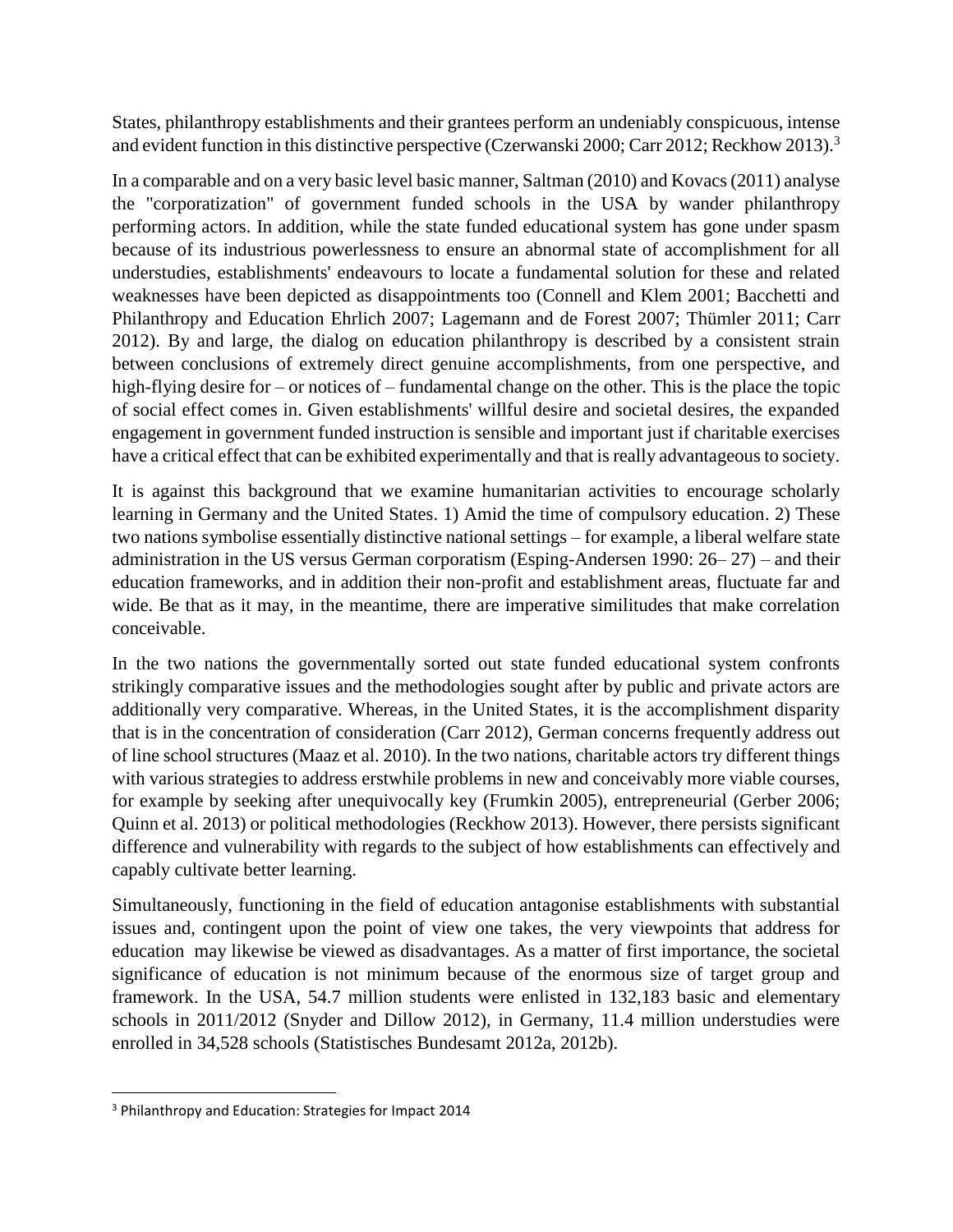While a significant offer of philanthropic assets has been put resources into education over the time, establishments in both Germany and the United States stay minor actors in connection to the enormity of the general population framework. To outline this claim by an examination of spending plans: In the United States, the general total of establishment consumptions in the field of instruction in an entire year is spent by the state in minimal over two days, while in Germany it is spent in eight hours<sup>4</sup>

In 1945, The United Nations Education, Scientific and Cultural Organization began with the aim "focused on a comprehensive and humanistic vision of quality education around the world, the acknowledgment of everybody's entitlement to education and the conviction that training assumes a basic part in human, social, and financial advancement." Their central goal is to help in the working of peace, annihilation of neediness and enduring improvement. They look to accomplish these objectives and make an intercultural exchange through worldwide instruction. Their membership incorporates 204 nations, 9 of which are relate individuals.

Some of them even try to change the entire state funded educational system, or if nothing else extensive and imperative parts of it. Education frameworks are just great in the event that they are intense and in the meantime offer reasonable open doors. The Bertelsmann Foundation is focused on a comprehensive comprehension of training, which empowers interest and individual help autonomously of individual necessities and social and ethnic starting point. The Bertelsmann Foundation, for instance, "set out on a wide battle to in a general sense change and reposition the German instructive framework" (Bertelsmann Stiftung 2007: 62)<sup>5</sup>.

The Aga Khan Foundation (AKF) is one of the biggest global nongovernmental associations with outreach in 16 nations. The association with more than 3,000 staff is presently caught up with doing productive and charitable exercises from North to South. The AKF was established in 1967 in Geneva by the Prince Karim "Aga Khan" to work for the improvement of minimized ranges in the creating scene. As a major aspect of the Aga Khan Development Network (AKDN), AKF is a "private, not-for-benefit, non-denominational, advancement office" (AKF, 2008), and because of the visionary chairpersonship, the Foundation is currently generally acknowledged as an improvement and charitable association.

In the United States, the Bill and Melinda Gates Foundation aspires to "significantly enhance instruction with the goal that all youngsters have the chance to achieve their maximum capacity" (Gates Foundation 2011). In any case, the real or potential social change caused by establishments require not really be viewed as advantageous to society, and pundits have censured them for mutilating general society framework instead of enhancing it. In Germany, for example, specialists have asserted that establishments prevailing with regards to increasing real impact on instructive arrangement, going for a neo-liberal change of the national instructive framework (Schöller 2006).

Another organization with the philanthropic aspirations was established over 75 years back, Plan International is one of the most seasoned and biggest children's improvement associations on the

 $\overline{\phantom{a}}$ 

<sup>4</sup> Philanthropy and Education: Strategies for Impact 2014

<sup>&</sup>lt;sup>5</sup> International Encyclopedia of Civil Society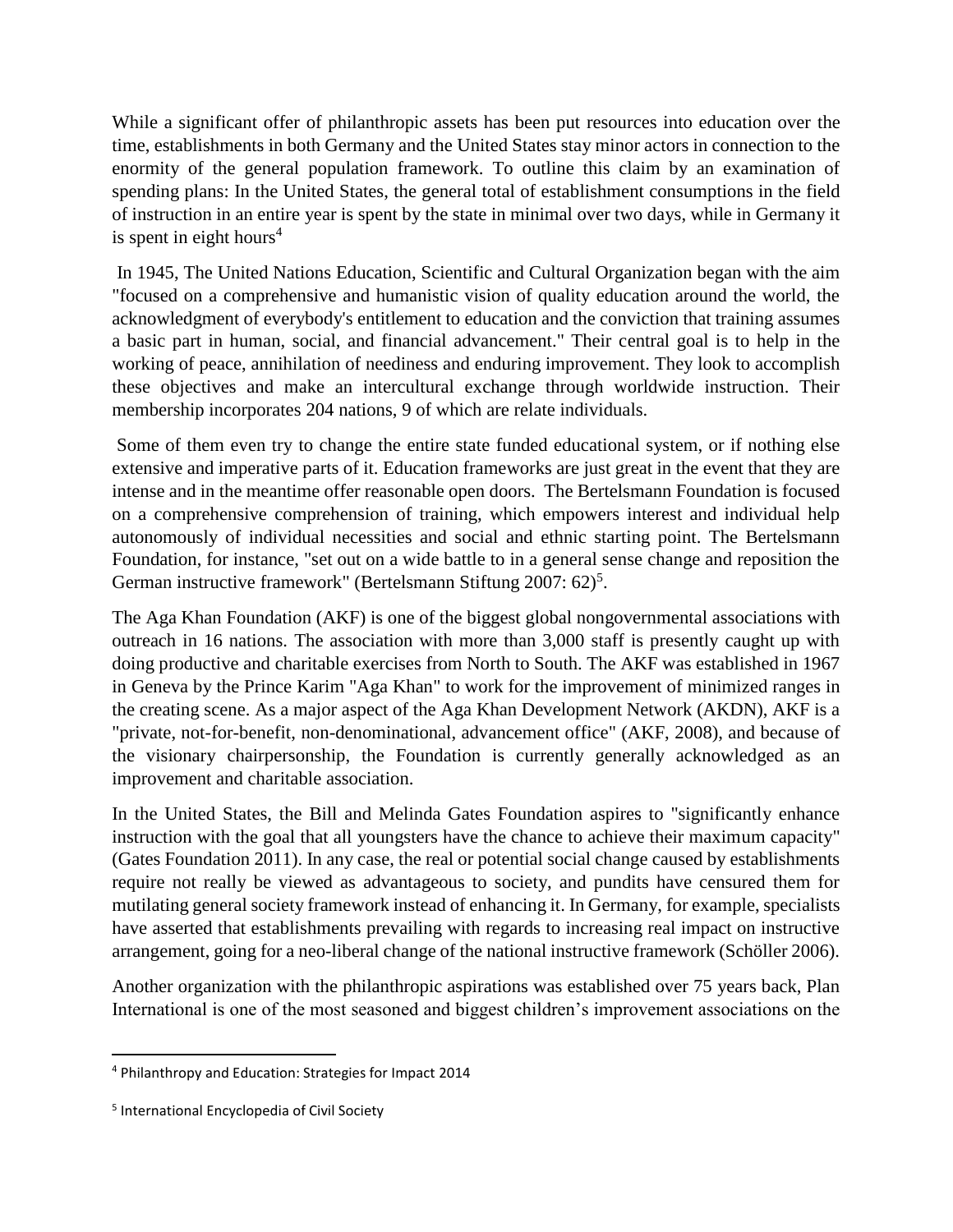planet. Plan's optimal world is one in which "all children understand their maximum capacity in social orders that regard individuals' privilege and poise." They want to increase enduring enhancements in the personal satisfaction of children in creating nations by joining individuals crosswise over societies. They help deprived children, their families, and their groups by empowering them to meet their essential needs and building connections to expand understanding among individuals of various societies. In the majority of their attempts, the privileges of the world's children take precedence.

## METHODOLOGY:

Using data for the year 2016, the paper explores the extent to which the organizations (TCF, ITA and the Care Foundation) have been able to generate from donations and the utilization made to provide good quality education in rural areas of Pakistan. Separate institutional profile along with descriptive statistics will show the outreach of their programs/schools and children reached through donations in the last two years while individual case studies will also be shared to highlight the role played and the difference made in communities.

# 1) IDARA-E-TALEEM-O-AAGAHI

Idara-e-Taleem-o-Aagahi (ITA) or the "Centre of Education and Consciousness" Public Trust, was established in 2000. With humble beginnings in Lahore, ITA has expanded programs (capacity building, services, research, advocacy and policy influence) across the country with 23 modest offices and 131 staff. It is certified by the Pakistan Centre for Philanthropy (PCP) and has a tax exempt status. It has been recently accorded special consultative status by the UN ECOSOC on April 27, 2017.

The mission of ITA is to advocate and demonstrate universal access to quality learning and standard setting in education as a comprehensive inclusive learning experience for human evolution. ITA, since 2000 has been engaged actively in the education sector through a rights based partnership approach, in improving service delivery, capacity building and evidence based advocacy for policy influence – mainly within the public sector space. It was set up both as a response to the deeply felt layered crises of learning and systems by its original sponsors, and also to the government's demand to help improve failing public sector schools. The journey since 2000 has been dynamic, informed by activism on one hand, and robust citizen led innovations and evidence, on the other. Over the years three clear phases of institutional growth were experienced: a) developing innovations in education through sector wide prism /approach for school, community and systems improvement at the grass roots level in one province 2000-2004 (Punjab) b) expanding to other provinces and areas in response to emergencies, policy and advocacy 2005- 2009 c) 2009/10-2015 scaling up programs along with ASER assessment initiative, Right to Education (RTE) Article 25 A Campaign, CPB – Chalo Parho Barho or the Accelerated learning Program, the Children's Literature Festival (CLF), Education Youth Ambassadors (EYAs) with multiple partners youth and parliamentarians for coverage and impact at local, national, regional and global levels.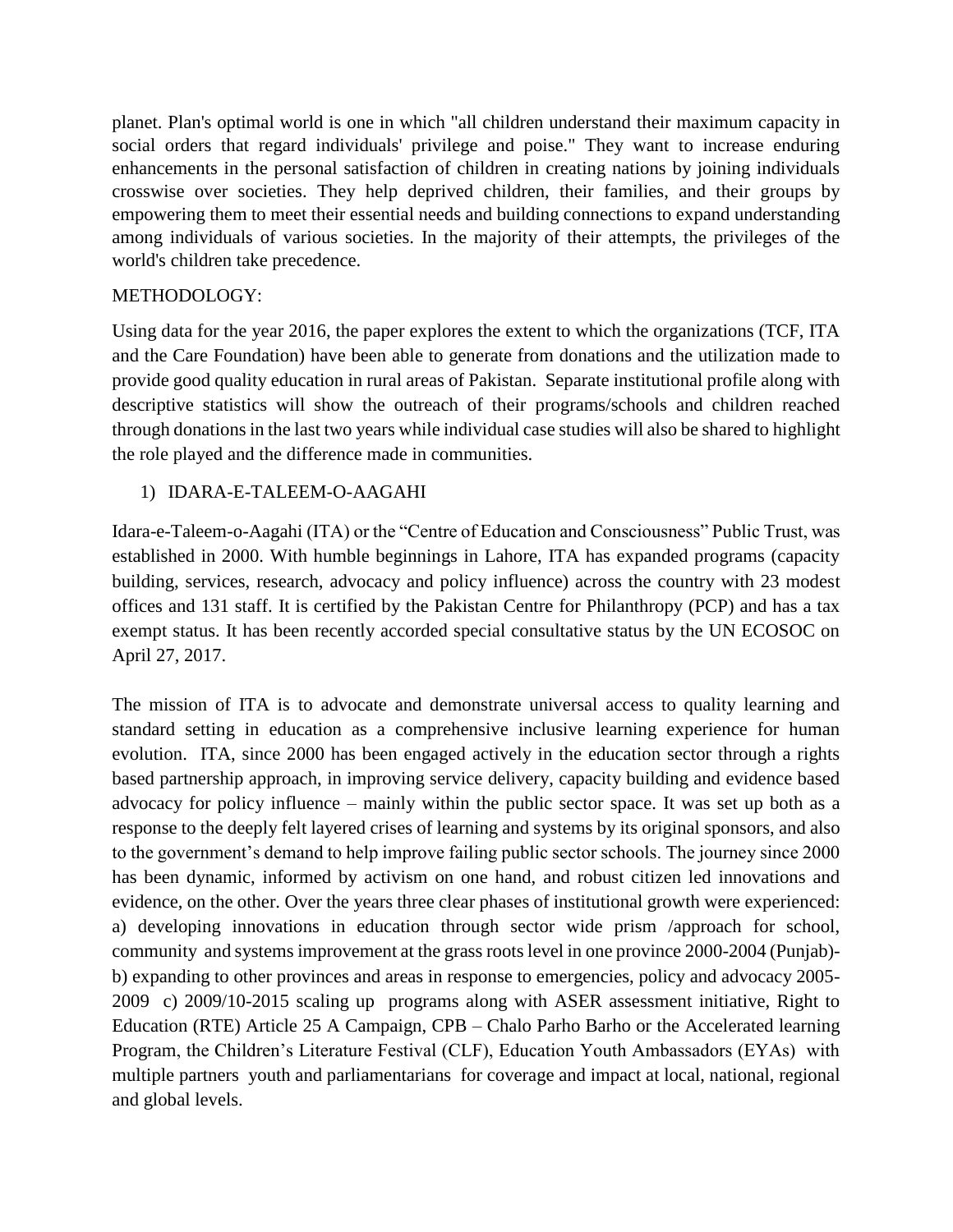ITA's implementation is through a sector wide lifelong learning approach. The programs range from Early Childhood Development-ECD (0-8); school improvement (5-16); non-formal catch up programs (4-14) to technical vocational (15-30); college and tertiary level (17+) embedded in health hygiene, environmental responsibility, learning for understanding. Programs are preferred within geographical clusters through seamless linkages across all age groups for sustainable development and human happiness. Each initiative is underpinned by gender activism, youth focus, public private partnerships, alliance building and CSR mobilization. Partnerships are at the core of ITA's work with communities; parents; children, youth government, parliamentarians, civil society organizations and coalitions, media, teacher unions private/corporate sector; foundations, donors and INGOs.

ITA's primary focus is a comprehensive education reform to actively pursue universal access and standard setting in education as a comprehensive learning experience for human evolution. Working through a sector wide approach, ITA works across the public sector, low cost private schools throughout Pakistan. However, in Lahore with the help of philanthropist Shiekh Farooq Jamil's initiative have been taken to elevate the socio-economic status of children who aspire to participate in higher education and play a productive part in society at large.

Farooq Jamil Scholarship Program:

Idara-e-Taleem-o-Aagahi (ITA) aims to elevate the socio-economic position of the needy & deserving students by providing access to quality education through needs-based scholarships. ITA duly acknowledged the students who get high marks in exams but they not are able to pay high charges to get the higher education. The program "Mian Muhammad Jamil & Begum Lal Shah Bukhari Scholarship Programs" named after illustrious parents/citizens of Sheikh and Mrs Farooq Jamil provides an opportunity for talented students who are financially disadvantaged. The program Farooq Jamil Scholarship has helped the youth specially the women of the community to enhance their skills and livelihood plus help the society in building a bright future of their community. Mian Mohammad Jamil and Begum lal Shah Bukhari Scholarships were started from 2006 and continue to date. Recently, in June 2017, ITA has given scholarships to more than 300 students including, 240 females and 60 males.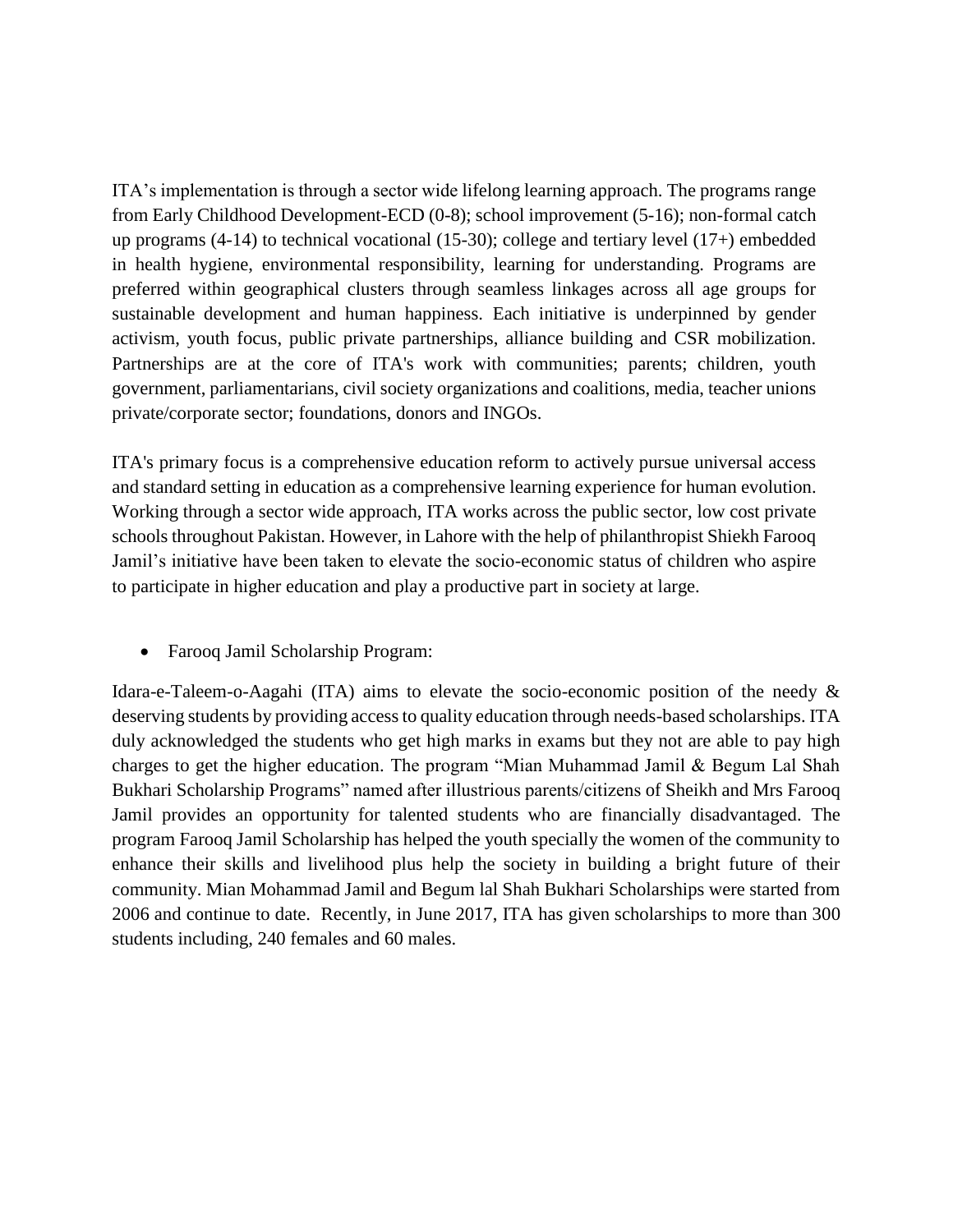Under this scheme, ITA also provide micro credit facility to the passed out students of ITA-TVET programs. The program is known as "Loan for Change "APNA KAROBAR------KUSH HAL GHAR BAR". The program has introduced different models to give financial support to the deserving students passed out from formal schooling and also from skill development programs. "APNA KAROBAR-KUSHHAL GHAR BAR" is a small loan product which can support competent and deprived TVET graduates those are in process to start and enhance their businesses after getting skills from ITA TVET Programs. This project is being initiated and tested in three districts Khanewal, Toba Tek Singh, Muzaffargarh (SanjaWhara) where ITA have skilled graduates and they are enthusiastic to start and enhance their businesses requirements and also capacity of the students are more productive.

Poverty alleviation is one of the primary goals of ITA TVET program. The Eradication of poverty and promotion of sustainable livelihoods is the Program core objective. Under sustainable livelihoods program all TVET graduate will have the opportunity to satisfy their basic needs by initiating their businesses in an appropriate way through Micro credit facility. Under this Program ITA is providing an interest free microcredit facility to its graduates to start their own business and make a difference in the society and in their own lives. 26 graduates have been provided with the microcredit amount with which they are successfully running their business in their localities. The amount ITA gives to its graduates is Rs. 20,000/- which is the principle amount. The graduates can pay back this amount on monthly installment basis. The graduates pay Rs. 1820/- per month and can fully disburse their loan amount within one year. So far the recovery in loan distributed area are 100 percent. ITA has disbursed loan amount of Rs 520,000/- in Muzafargarh, Chiniot and Toba Tek Singh districts and has received back Rs. 307,580/- with in seven months.

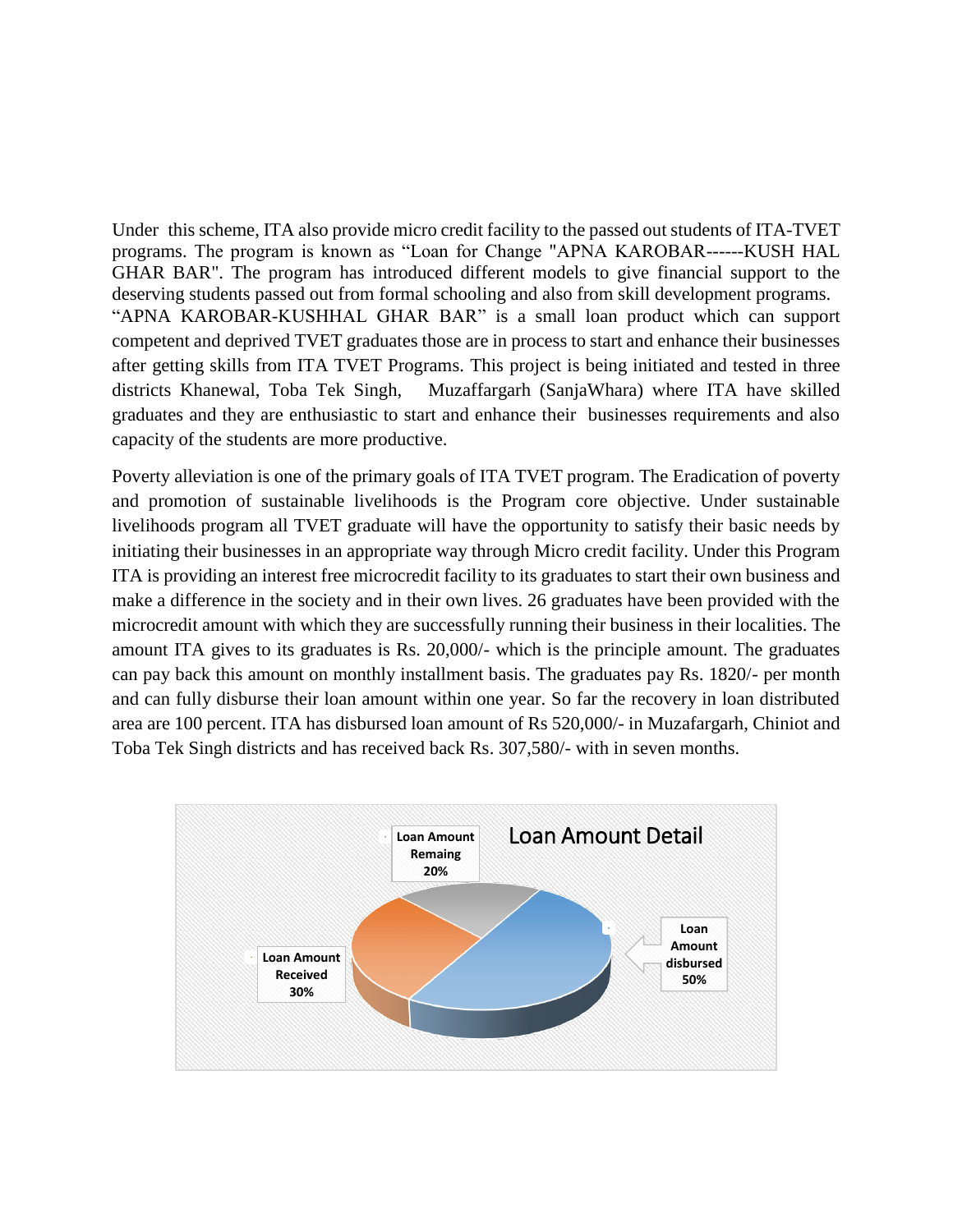# **Microcredit Overview**

| <b>Total Loan Amount</b>           | 1.0 Million                                    |
|------------------------------------|------------------------------------------------|
| Loan Amount disbursed              | 0.5 Million                                    |
| Amount paid back                   | 0.3 Million                                    |
| Districts covered                  | 3 Districts                                    |
| First Loan Amount                  | 20000                                          |
| Payback Period                     | 11 Months                                      |
| Payback instalment per month       | 1820                                           |
| Services charges for bank services | 1500 per candidate                             |
| <b>First Phase total Loans</b>     | 26                                             |
| First Screening from each district | 50 Graduates                                   |
| First Screen conduct by            | District Coordinator with the help of trainers |
| First Screen timeline              | One week                                       |
| Final Screening by ITA head office | One Week                                       |
| Mode of payment                    | Through Cheque                                 |
| Mode of Repayment                  | <b>Bank Transfer</b>                           |
| Second Phase total Loans           | 40 (Total 66)                                  |

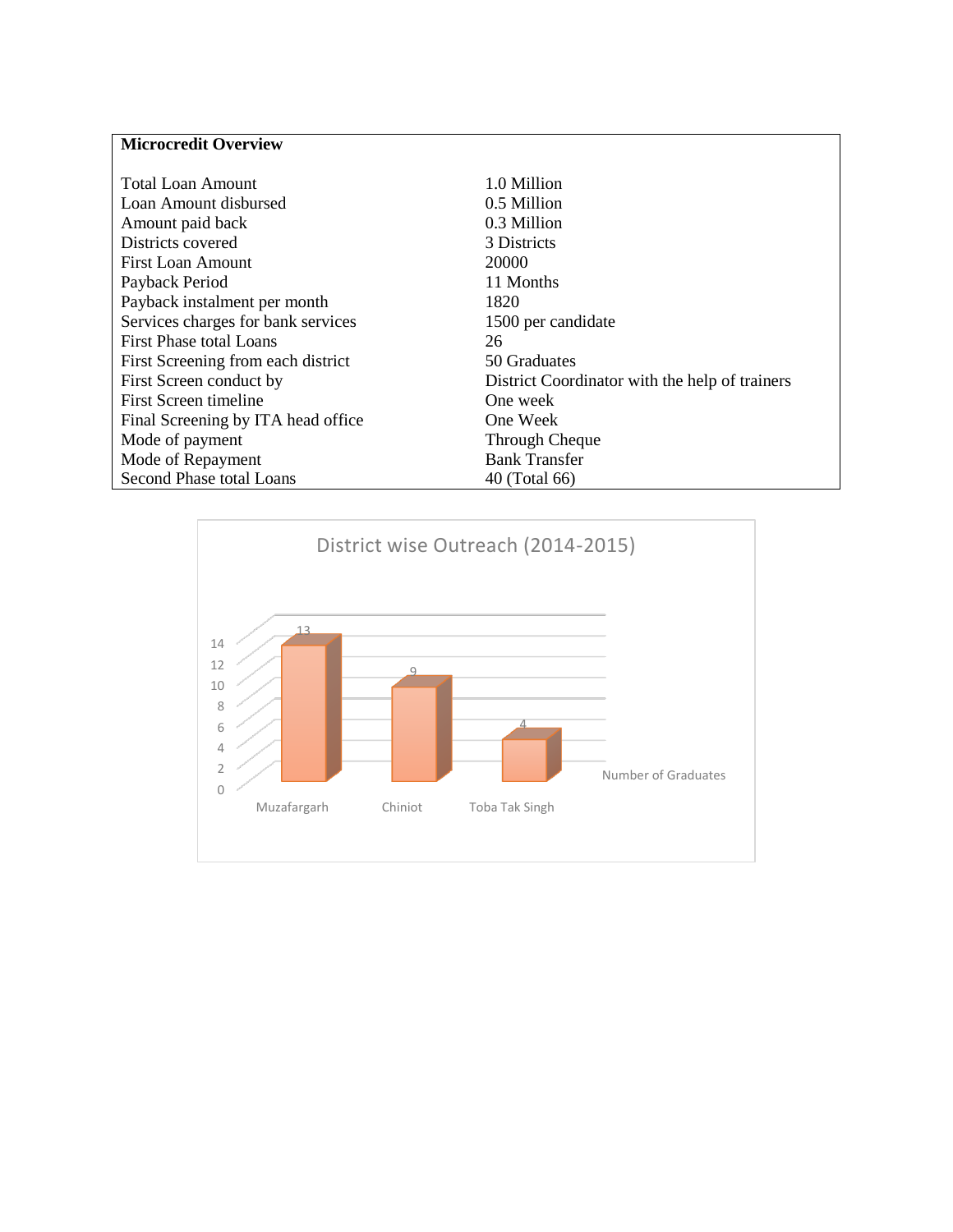#### SUCCESS STORIES OF THE PROGRAM

Kiran Shezadi, From Kamalia.



Kiran belongs to a lower middle class family At Kamalia, her husband is a worker on daily wages. After completing her certification of beautician as a Guddi Bajji through ITA and TEVTA she started her home based business of beauty parlor and got opportunity of availing a chance of getting Micro credit.Kiran feels very confident after starting her own business she has realized the strength of her personality. She has intentions to support her family from financial point of view. She has had good business this Eid by providing services to ladies in her area .Kiran has an average of 3 customers daily with a lump sum business of around 5000 RS per month .she very proudly announces that she bears the payment of the monthly installment of the loan from her savings from business.

> Gulshan Tahira, From Pir Mahal.



Gulshan Belongs to a village of Pir Mehal. she did not knew about her qualities earlier but after joining the course and training as a GUDDI BAJJI she started her business with a dream that she can do something in her life. Thanks to her Husband who has fully supported her and has promised to help her in establishment of her beauty parlor. She was leading her life simply as normal domestic girl and was not confident. She did not know about her abilities before this